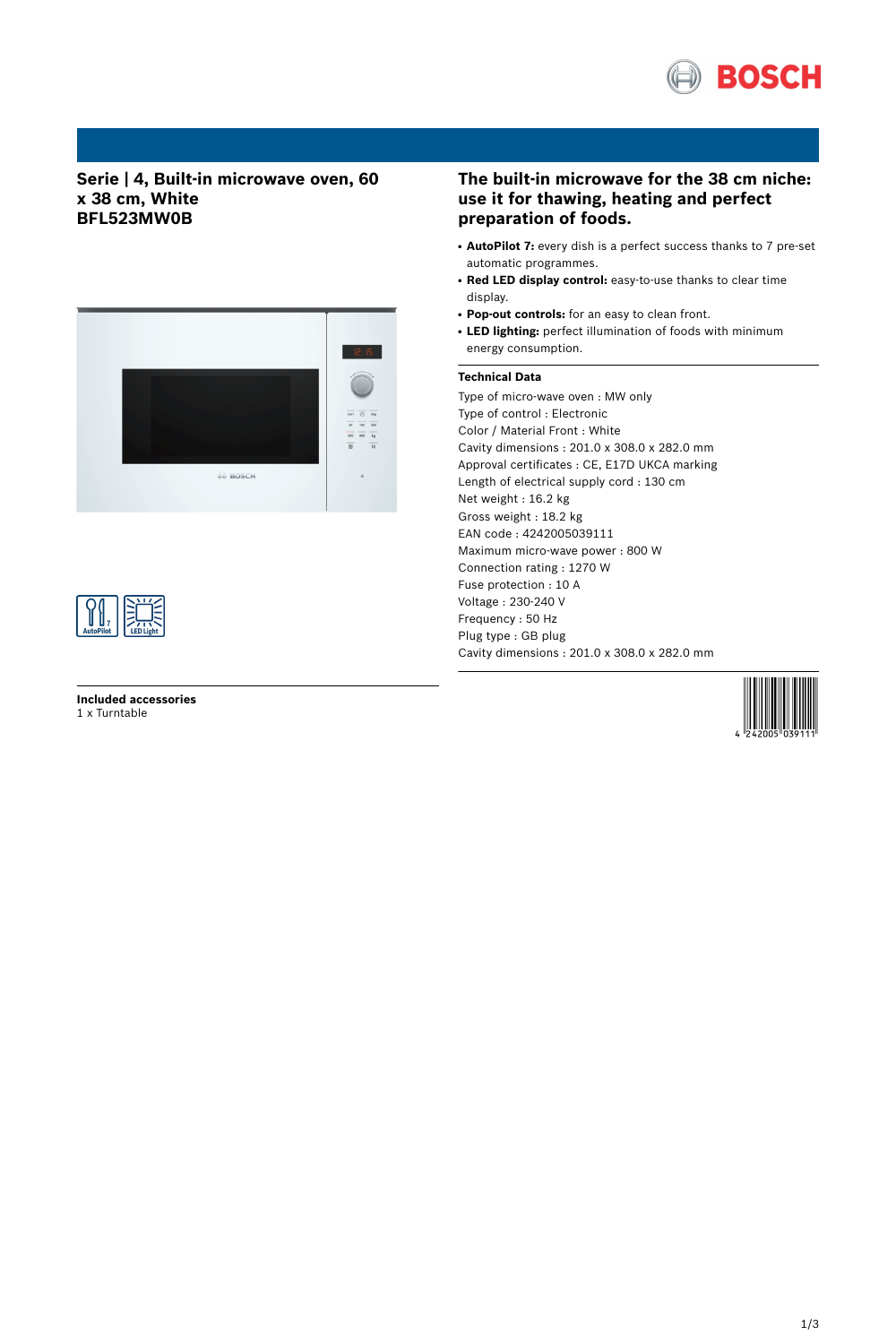

**Serie | 4, Built-in microwave oven, 60 x 38 cm, White BFL523MW0B**

**The built-in microwave for the 38 cm niche: use it for thawing, heating and perfect preparation of foods.**

#### **Design**

- LED Display, red display
- Side opening door, left hinged
- 25.5 cm Glass turntable
- Cavity inner surface: stainless steel

#### **Features**

- Automatic safety switch off Door contact switch
- AutoPilot, <sup>7</sup>
- LED light
- Integral cooling fan

### **Programmes/functions**

- <sup>1</sup> <sup>x</sup> Turntable

### **Performance/technical information**

- Cavity volume: <sup>20</sup> <sup>l</sup>
- <sup>130</sup> cm Cable length
- Total connected load electric: 1.27 KW
- Nominal voltage: <sup>230</sup> <sup>240</sup> <sup>V</sup>
- Appliance dimension (hxwxd): 382 mm x 594 mm x 317 mm
- Niche dimension (hxwxd): <sup>362</sup> mm <sup>365</sup> mm <sup>x</sup> <sup>560</sup> mm <sup>568</sup> mm x 300 mm
- For installation into <sup>a</sup> <sup>60</sup> cm wide wall unit, installation in tall housing
- Please refer to the dimensions provided in the installation manual